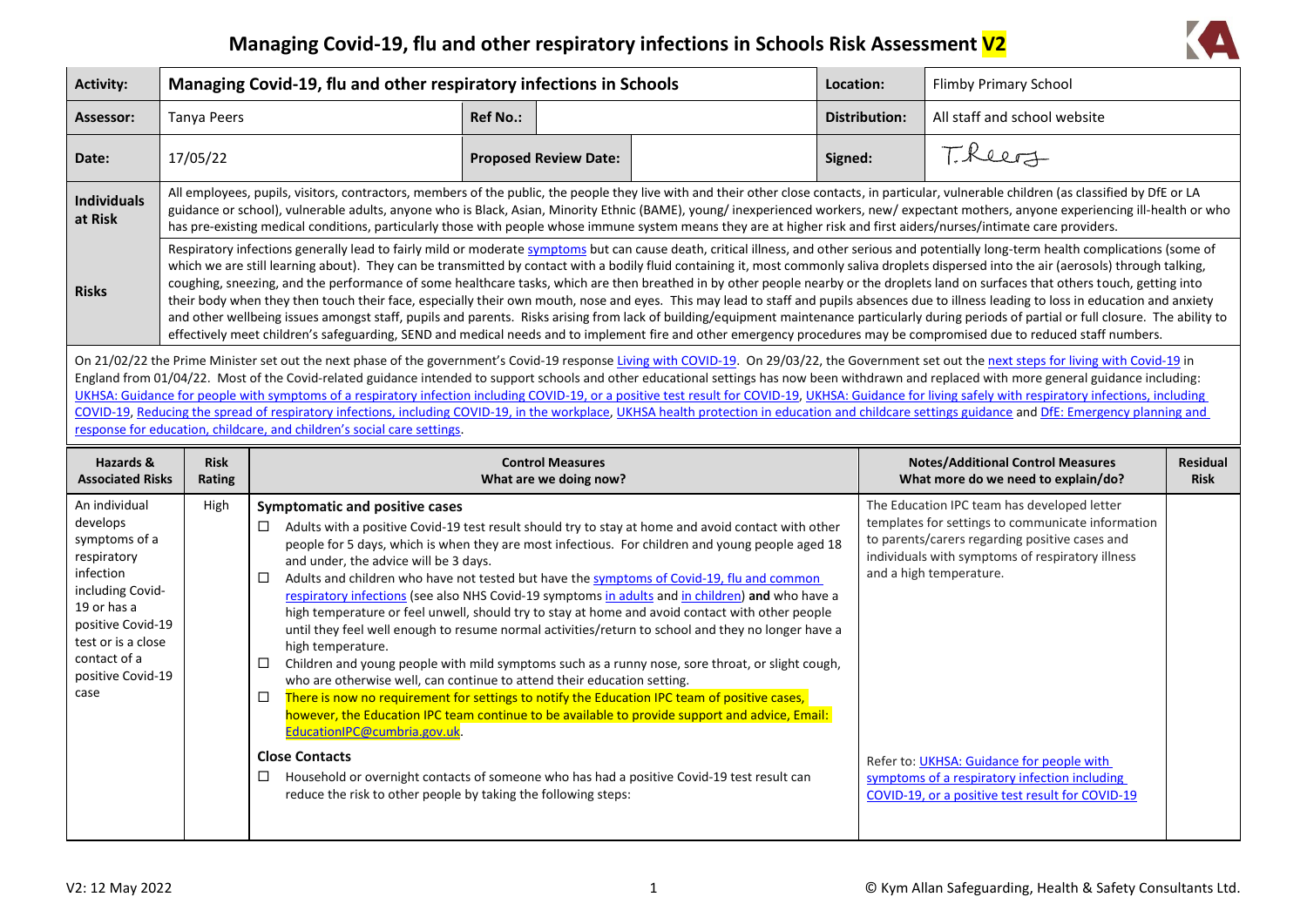| Hazards &<br><b>Associated Risks</b>                                                                                            | <b>Risk</b><br>Rating | <b>Control Measures</b><br>What are we doing now?                                                                                                                                                                                                                                                                                                                                                                                                                                                                                                                                                                                                                                                                                                                                                                                                                                                                                                                                                                                                                                                                                                                                                                                                                                                                                                                                                                                                                                                                                                                                                                                                                                                 | <b>Notes/Additional Control Measures</b><br>What more do we need to explain/do?                                                                                                                                                                                                                  | <b>Residual</b><br><b>Risk</b> |
|---------------------------------------------------------------------------------------------------------------------------------|-----------------------|---------------------------------------------------------------------------------------------------------------------------------------------------------------------------------------------------------------------------------------------------------------------------------------------------------------------------------------------------------------------------------------------------------------------------------------------------------------------------------------------------------------------------------------------------------------------------------------------------------------------------------------------------------------------------------------------------------------------------------------------------------------------------------------------------------------------------------------------------------------------------------------------------------------------------------------------------------------------------------------------------------------------------------------------------------------------------------------------------------------------------------------------------------------------------------------------------------------------------------------------------------------------------------------------------------------------------------------------------------------------------------------------------------------------------------------------------------------------------------------------------------------------------------------------------------------------------------------------------------------------------------------------------------------------------------------------------|--------------------------------------------------------------------------------------------------------------------------------------------------------------------------------------------------------------------------------------------------------------------------------------------------|--------------------------------|
|                                                                                                                                 |                       | avoid contact with anyone they know who is at higher risk of becoming severely unwell if they<br>are infected with Covid-19, especially those whose immune system means they are at higher<br>risk of serious illness from COVID-19, despite vaccination;<br>limit close contact with other people outside their household, especially in crowded, enclosed<br>or poorly ventilated spaces;<br>wear a well-fitting face covering made with multiple layers or a Type 1 surgical face mask if<br>they do need to have close contact with other people, or they are in a crowded place;<br>wash their hands frequently with soap and water or use hand sanitiser.<br>If they develop symptoms of a respiratory infection, try to stay at home and avoid contact with<br>□<br>other people and follow the guidance for people with symptoms above.<br>Those who are a contact of someone with Covid-19 but do not live with them or did not stay in<br>□<br>their household overnight are at lower risk of becoming infected.<br><b>Asymptomatic testing</b><br>Regular asymptomatic testing is no longer recommended in any education or childcare setting,<br>□<br>including in SEND, alternative provision and children's social care settings. Therefore, we will no<br>longer be able to order test kits.<br>□<br>We may have surplus stock of self-test kits that are no longer required. UKHSA will issue further<br>communications in due course about how to manage any excess stock of test kits from 01/04/22.<br>We should not hand out any test kits to staff, pupils, or students unless advised by our local health<br>protection team, local authority or director of public health. | Refer to: UKHSA: Guidance for living safely with<br>respiratory infections, including COVID-19<br>The guidance on the testing in education settings<br>document sharing platform has been withdrawn<br>Expired stock is classified as municipal waste and<br>may be disposed of with other waste |                                |
| Transmission of<br>Covid-19 because<br>of lack of take-up<br>of the<br>vaccination<br>programme                                 | High                  | □<br>We will continue to ensure all eligible groups are enabled and supported to take up the offer of<br>national vaccination programmes including Covid-19 and flu.<br>From April 2022, healthy 5-11 year olds will also be offered the Covid-19 vaccine. Vaccinations will<br>□<br>take place outside of schools. Parents of 5-11 year olds will receive a letter from the NHS with<br>further information. We will signpost parents to where they can book COVID-19 vaccination<br>appointments online, at a vaccination centre or pharmacy, or find a walk-in COVID-19 vaccination<br>site without needing an appointment. Appointments and walk-ins can be accessed for 12 to 15<br>year olds now, and bookings will open up for 5 to 11 year olds from the beginning of April.<br>Some schools have received campaign letters and emails with misinformation about the vaccine<br>□<br>programme. We will notify our regional DfE team of any anti-vaccination activity. We will ensure<br>we only share information from trusted sources; if in any doubt we will check authenticity before<br>sharing, and will not engage directly with misinformation.                                                                                                                                                                                                                                                                                                                                                                                                                                                                                                                                  | Refer to Covid-19 vaccination programme for<br>children and young people: guidance for schools<br>and Covid-19 vaccination programme for children<br>and young people: guidance for children and A<br>guide for parents of children aged 5 to 11 years of<br>age at high risk                    |                                |
| Those previously<br>identified as<br>particularly<br>vulnerable,<br>clinically<br>extremely<br>vulnerable (CEV),<br>and high or | High                  | $\Box$<br>Most people who were identified as CEV are now well protected after receiving their primary and<br>booster vaccination doses. For most people who were CEV, they are no longer at substantially<br>greater risk than the general population, and are advised to follow the same guidance as everyone<br>else on staying safe, avoiding routine coughs, colds and other respiratory viruses and preventing<br>the spread of coronavirus (Covid-19), as well as any further advice they may receive from their<br>doctor.<br>□<br>Pregnant women are strongly advised to get vaccinated. If pregnant staff develop symptoms of<br>Covid-19, it is important that they contact their GP, midwife or maternity team, or 111. Guidance<br>for pregnancy and Covid-19 can be found on the NHS website. The Royal College of Obstetricians                                                                                                                                                                                                                                                                                                                                                                                                                                                                                                                                                                                                                                                                                                                                                                                                                                                     | Refer to Guidance for people previously<br>considered clinically extremely vulnerable from<br><b>COVID-19</b><br>Refer also to <b>HSE: Protecting new and expectant</b><br>mothers at work                                                                                                       |                                |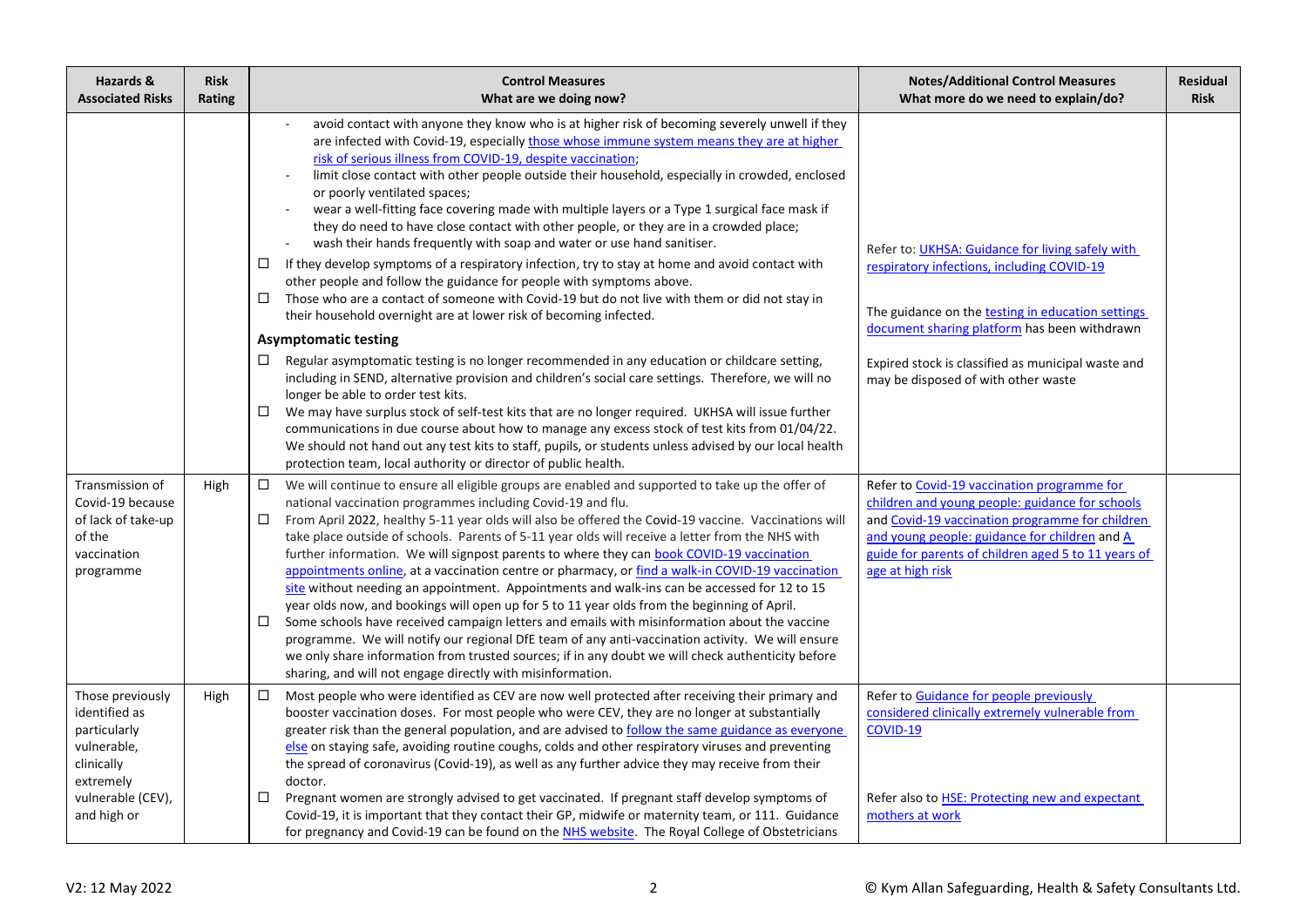| Hazards &<br><b>Associated Risks</b>                                                                    | <b>Risk</b><br>Rating | <b>Control Measures</b><br>What are we doing now?                                                                                                                                                                                                                                                                                                                                                                                                                                                                                                                                                                                                                                                                                                                                                                                                                                                                                                                                                                                                                                                                                                                                                                                                                                                                                                                                                                                                                                                                                                                                                                                                                                                                                                                                                                                                                                                                                               | <b>Notes/Additional Control Measures</b><br>What more do we need to explain/do?                                                                                                                                                                                                                                                                                                                                                                                                                                                                               | <b>Residual</b><br><b>Risk</b> |
|---------------------------------------------------------------------------------------------------------|-----------------------|-------------------------------------------------------------------------------------------------------------------------------------------------------------------------------------------------------------------------------------------------------------------------------------------------------------------------------------------------------------------------------------------------------------------------------------------------------------------------------------------------------------------------------------------------------------------------------------------------------------------------------------------------------------------------------------------------------------------------------------------------------------------------------------------------------------------------------------------------------------------------------------------------------------------------------------------------------------------------------------------------------------------------------------------------------------------------------------------------------------------------------------------------------------------------------------------------------------------------------------------------------------------------------------------------------------------------------------------------------------------------------------------------------------------------------------------------------------------------------------------------------------------------------------------------------------------------------------------------------------------------------------------------------------------------------------------------------------------------------------------------------------------------------------------------------------------------------------------------------------------------------------------------------------------------------------------------|---------------------------------------------------------------------------------------------------------------------------------------------------------------------------------------------------------------------------------------------------------------------------------------------------------------------------------------------------------------------------------------------------------------------------------------------------------------------------------------------------------------------------------------------------------------|--------------------------------|
| higher-risk<br>attending school                                                                         |                       | and Gynaecologists (RCOG) also has a range of information on COVID-19 in pregnancy and<br>vaccination.<br>We will conduct a risk assessment for new and expectant mothers in line with the Management of<br>□<br>Health and Safety at Work Regulations 1999 (MHSW). Any risks identified at that point, or later<br>during the pregnancy, in the first 6 months after birth, or while the employee is still breastfeeding,<br>will be included and managed as part of the general workplace risk assessment.<br>Pregnant women of any gestation will not be required to continue working if this is not supported<br>□<br>by the risk assessment.<br>Everyone will be encouraged to get vaccinated and also get a booster vaccine for Covid-19 when<br>□<br>offered.<br>There remains a smaller number of people who, in spite of vaccination, are at higher risk of serious<br>□<br>illness from Covid-19. This is due to a weakened immune system (immunosuppressed) or specific<br>other medical conditions and requires enhanced protections such as those offered by antibody and<br>antiviral treatments, additional vaccinations and potentially other non-clinical interventions. .<br>They should avoid meeting with someone who has tested positive for Covid-19 (and anyone in<br>their household) until 10 days after they received a positive test and try to avoid people who have<br>symptoms of Covid-19 or other respiratory infections and have a temperature or feel unwell.<br>If it feels right for them, those who are immunosuppressed can work from home if they can. If<br>□<br>they cannot work from home, we will speak to them about what arrangements we can make to<br>reduce their risk. It may be that they are entitled to a Reasonable Adjustment under the Equality<br>Act. Refer also to Public health principles for reducing the spread of COVID-19 and other<br>respiratory infections in the workplace. | Refer to guidance for people whose immune<br>system means they are at higher risk<br>Where necessary, we will provide equipment for<br>people to work at home safely and effectively and<br>guidance on how to work safely at home - see<br><b>ACAS Home Working Guide, ACAS Example</b><br>checklist for setting up homeworking and HSE:<br>protect home workers                                                                                                                                                                                             |                                |
| Inadequate hand<br>and respiratory<br>hygiene and<br>cleaning leading<br>to spread of<br>Covid-19 virus | High                  | Frequent and thorough hand cleaning is now regular practice and we have built these routines into<br>□<br>school culture. We will continue to ensure that everyone cleans their hands regularly with soap<br>and water or hand sanitiser including before leaving home, on arrival at school, on return from<br>breaks, and before and after eating/drinking, using the toilet, sports activities, before and after<br>administering first aid or intimate personal care, using public transport and after coughing or<br>sneezing and not to touch face (eyes, mouth, nose) with hands that are not clean.<br>Toilets will be cleaned regularly and pupils encouraged to clean their hands thoroughly after using<br>$\Box$<br>the toilet.<br>□<br>The 'catch it, bin it, kill it' approach will continue. Everyone will be reminded to sneeze into a<br>tissue or sleeve NEVER into hands and to wash hands immediately after (as above). 'Catch it, bin it,<br>kill it' posters to be displayed in relevant areas. See also the e-Bug coronavirus (COVID-19)<br>website.<br>$\Box$<br>We clean regularly, using standard cleaning products such as detergents and bleach. Cleaning<br>equipment used will be disposable or, if reusable, disinfected after each use.<br>When cleaning surfaces, it is not necessary to wear personal protective equipment (PPE) or<br>□<br>clothing over and above what would usually be used.<br>In the event of an outbreak of infection at our setting, our UKHSA HPT team or LA Public Health<br>□<br>team may recommend enhanced or more frequent cleaning, to help reduce transmission.                                                                                                                                                                                                                                                                                                                | The HSE recommends hand cleansing facilities be<br>made available in the following priority order:<br>Soap and running warm water (most<br>1.<br>effective);<br>2.<br>Soap and running cold water;<br>3.<br>Running water alone;<br>4.<br>Moist wipes;<br>5.<br>Hand rubs or gels i.e. alcohol-based sanitiser<br>(least effective).<br>UKHSA Health protection in education and<br>childcare settings: Chapter 2 - Cleaning; Chapter 3 -<br>Respiratory infections, including COVID-19 and<br>Chapter 4 -: Action in the event of an outbreak or<br>incident |                                |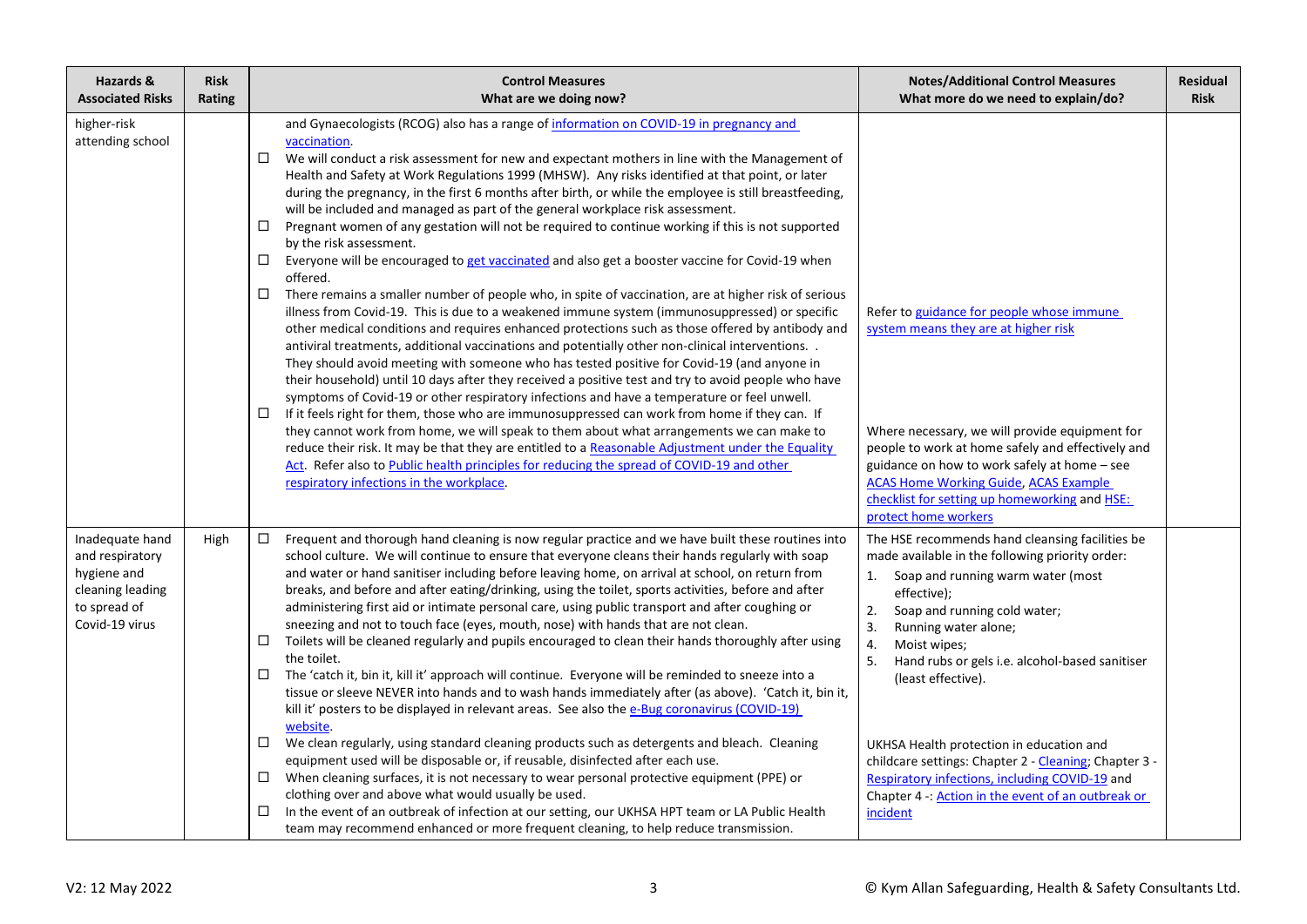| Hazards &<br><b>Associated Risks</b>           | <b>Risk</b><br>Rating | <b>Control Measures</b><br>What are we doing now?                                                                                                                                                                                                                                                                                                                                                                                                                                                                                                                                                                                                                                                                                                                                                                                                                                                                                                                                                                                                                                                                                                                                                                                                                                                                                                                                                                                                                                                                                                                                                                                      | <b>Notes/Additional Control Measures</b><br>What more do we need to explain/do?                                                                  | <b>Residual</b><br><b>Risk</b> |
|------------------------------------------------|-----------------------|----------------------------------------------------------------------------------------------------------------------------------------------------------------------------------------------------------------------------------------------------------------------------------------------------------------------------------------------------------------------------------------------------------------------------------------------------------------------------------------------------------------------------------------------------------------------------------------------------------------------------------------------------------------------------------------------------------------------------------------------------------------------------------------------------------------------------------------------------------------------------------------------------------------------------------------------------------------------------------------------------------------------------------------------------------------------------------------------------------------------------------------------------------------------------------------------------------------------------------------------------------------------------------------------------------------------------------------------------------------------------------------------------------------------------------------------------------------------------------------------------------------------------------------------------------------------------------------------------------------------------------------|--------------------------------------------------------------------------------------------------------------------------------------------------|--------------------------------|
|                                                |                       | Advice may be given to ensure twice daily cleaning of areas (with particular attention to door<br>$\Box$<br>handles, toilet flushes and taps) and communal areas where surfaces can easily become<br>contaminated such as handrails.<br>It is particularly important to clean areas after an individual with symptoms of or confirmed Covid-<br>ப<br>19 has left the setting or area and to dispose of any waste appropriately.                                                                                                                                                                                                                                                                                                                                                                                                                                                                                                                                                                                                                                                                                                                                                                                                                                                                                                                                                                                                                                                                                                                                                                                                        |                                                                                                                                                  |                                |
|                                                |                       | Alcohol based hand sanitiser - fire risks                                                                                                                                                                                                                                                                                                                                                                                                                                                                                                                                                                                                                                                                                                                                                                                                                                                                                                                                                                                                                                                                                                                                                                                                                                                                                                                                                                                                                                                                                                                                                                                              |                                                                                                                                                  |                                |
|                                                |                       | $\Box$ All hand sanitiser stations and stocks will be kept clear of potential sources of heat and ignition<br>(such as electrical or heating equipment).<br>Any spillages will be cleaned up immediately and the items used to clear the spillage disposed of<br>carefully (they will be highly flammable until the alcohol has evaporated).<br>Alcohol-based hand sanitiser will be stored away from sources of heat and ignition, ideally in a<br>□<br>metal cabinet. A sign will be provided on the cabinet/store warning of the presence of flammable<br>liquids.<br>The location of the cabinet(s)/store(s) and the quantity held will be recorded on a plan of the<br>□<br>school to make fire fighters aware of this hazard should they attend an incident at the school (and<br>also included in our existing Emergency Plan).<br>Alcohol-based hand gels will not be used in science labs or D&T & food workshops/lessons. We<br>$\Box$<br>will not make our own gels. Instead of gels, we will use skin-friendly cleaning wipes that claim to                                                                                                                                                                                                                                                                                                                                                                                                                                                                                                                                                                                |                                                                                                                                                  |                                |
|                                                |                       | kill 99.99% of bacteria and viruses and are non-alcohol based.                                                                                                                                                                                                                                                                                                                                                                                                                                                                                                                                                                                                                                                                                                                                                                                                                                                                                                                                                                                                                                                                                                                                                                                                                                                                                                                                                                                                                                                                                                                                                                         |                                                                                                                                                  |                                |
| Inadequate<br>ventilation<br>leading to spread |                       | $\Box$ When school is in operation, we will continue to ensure the building is well ventilated and a<br>comfortable teaching environment is maintained. We will identify any poorly ventilated spaces as<br>part of our risk assessment and take steps to improve fresh air flow in these areas.                                                                                                                                                                                                                                                                                                                                                                                                                                                                                                                                                                                                                                                                                                                                                                                                                                                                                                                                                                                                                                                                                                                                                                                                                                                                                                                                       | Refer to the HSE guidance on how to assess and<br>improve ventilation and Chartered Institution of<br><b>Building Services Engineers (CIBSE)</b> |                                |
| of Covid-19 virus                              |                       | Increasing natural ventilation                                                                                                                                                                                                                                                                                                                                                                                                                                                                                                                                                                                                                                                                                                                                                                                                                                                                                                                                                                                                                                                                                                                                                                                                                                                                                                                                                                                                                                                                                                                                                                                                         |                                                                                                                                                  |                                |
|                                                |                       | Opening external windows and, in addition, opening internal doors can also assist with creating a<br>$\Box$<br>throughput of air - with regard 'fire doors', see below.<br>$\Box$<br>If necessary, external opening doors may also be used (where safe to do so) ensuring that this does<br>not increase security risks.<br>□<br>Generally, fire doors should remain closed at all times when not in use or we will consider installing<br>automatic door release devices connected to the fire alarm system to fire doors. However, it is<br>accepted that increasing ventilation during the Covid-19 pandemic is a key mitigation. Whilst it is<br>accepted that this practice will improve ventilation by increasing the air flow through the room<br>(assuming windows are also left open), this must be balanced against the need to reduce the risk of<br>fire spread. In line with November 2021 CCC Guidance Improving ventilation during Covid-19 (and<br>further clarified by Cumbria County Council on 17/03/22), classroom doors (and the doors of other<br>rooms) can remain open when the room is occupied and if CO <sub>2</sub> readings are high. The windows of<br>the room should also be opened if practicable to create a crossflow of air. However, fire doors of<br>all unoccupied rooms must remain closed at all times or where the door leads onto protected<br>stairwells or escape routes.<br>We will consider the closing of windows should the fire alarm activate. Because of the need for<br>□<br>increased ventilation in the school, there may not be time to close all windows prior to evacuation. |                                                                                                                                                  |                                |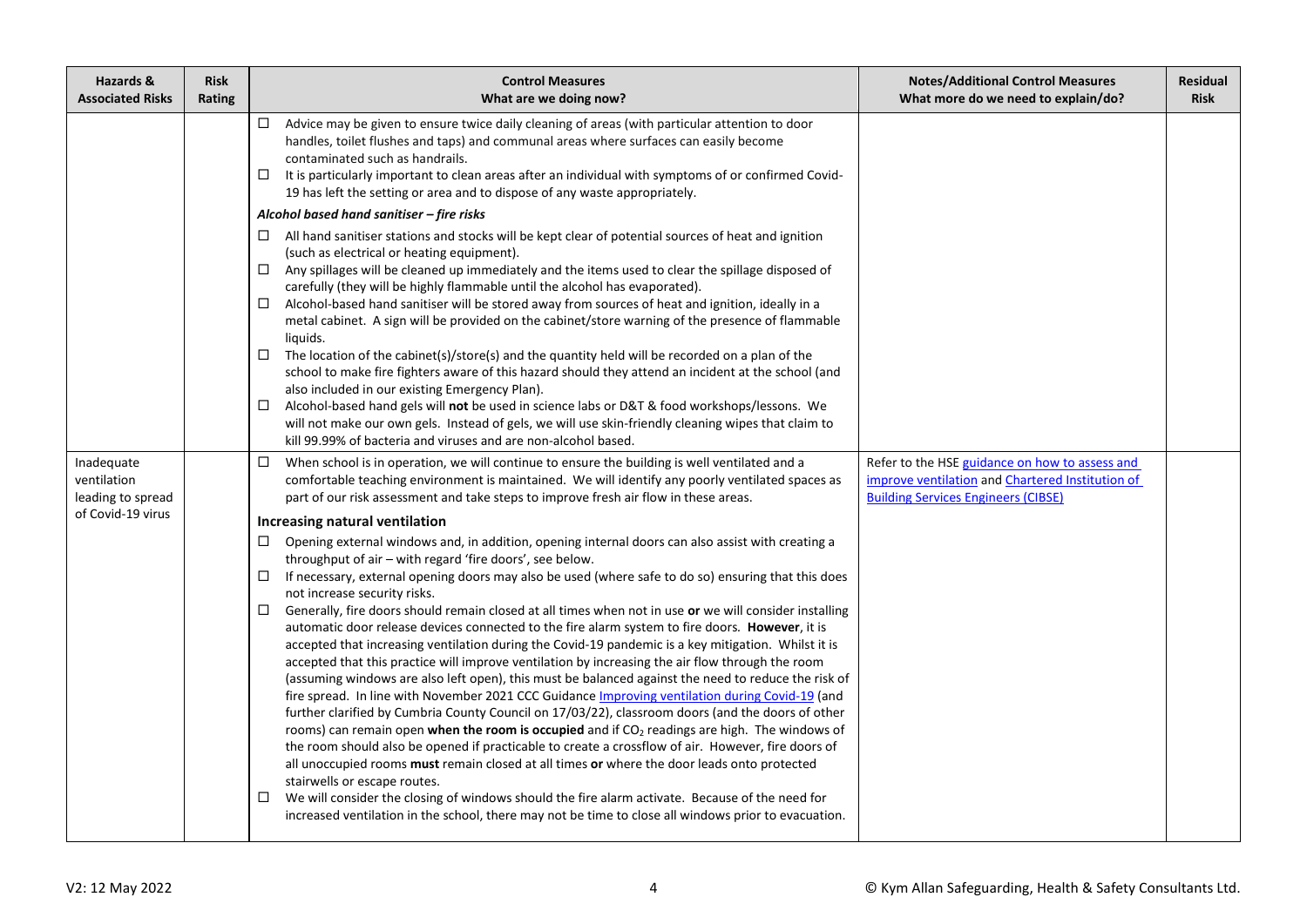| Hazards &<br><b>Associated Risks</b>                                            | <b>Risk</b><br>Rating | <b>Control Measures</b><br>What are we doing now?                                                                                                                                                                                                                                                                                                                                                                                                                                                                                                                                                                                                                                                                                                                                                                                                                                                                                                                                                                                                                                                                                                              | <b>Notes/Additional Control Measures</b><br>What more do we need to explain/do?                                                                                                                                                        | <b>Residual</b><br><b>Risk</b> |
|---------------------------------------------------------------------------------|-----------------------|----------------------------------------------------------------------------------------------------------------------------------------------------------------------------------------------------------------------------------------------------------------------------------------------------------------------------------------------------------------------------------------------------------------------------------------------------------------------------------------------------------------------------------------------------------------------------------------------------------------------------------------------------------------------------------------------------------------------------------------------------------------------------------------------------------------------------------------------------------------------------------------------------------------------------------------------------------------------------------------------------------------------------------------------------------------------------------------------------------------------------------------------------------------|----------------------------------------------------------------------------------------------------------------------------------------------------------------------------------------------------------------------------------------|--------------------------------|
|                                                                                 |                       | This situation is only permissible where to close all the windows would result in increased risk to<br>staff and pupils.<br>Fans<br>□<br>In collective spaces, i.e. when several people are present in the space, the use of fans for air<br>circulation/cooling is not advised, particularly in small volume, closed or partially open spaces with<br>minimal outside air exchange;<br>Desk or ceiling fans should only be used provided the area is well ventilated;<br>$\Box$<br>The use of fans is advised where there is only one person in a room;<br>□<br>If fans are used, we must take steps to minimise air from fans blowing from one person directly at<br>$\Box$<br>another to reduce the potential spread of any airborne viruses.<br>Balancing ventilation while maintaining a comfortable temperature<br>$\Box$ To balance the need for increased ventilation while maintaining a comfortable temperature, the<br>following measures will also be used as appropriate:<br>opening high level windows in preference to low level to reduce draughts;<br>increasing the ventilation while spaces are unoccupied (e.g. $10 - 15$ minutes before a | In addition to the original DfE allocation of air<br>cleaning units, the air cleaning marketplace<br>remains open for any settings that wish to<br>purchase air cleaning units at a suitable<br>specification directly from suppliers. |                                |
|                                                                                 |                       | classroom is occupied, between classes, during break and lunch, when a room is unused);<br>opening windows for short bursts of $10 - 15$ minutes every hour throughout the day or<br>leaving windows open a small amount (approx. 3cm) continuously;<br>providing flexibility to allow additional, suitable indoor clothing;<br>rearranging furniture where possible to avoid direct drafts;<br>setting the heating to maintain a comfortable temperature even when windows and doors are<br>open;<br>the use of portable heaters will be avoided where possible. However, where it is necessary to<br>use these, we will ensure suitable controls are implemented and include within the existing<br>Fire Risk Assessment.                                                                                                                                                                                                                                                                                                                                                                                                                                    |                                                                                                                                                                                                                                        |                                |
| Inadequate<br>personal<br>protection & PPE<br>& spread of<br>Covid-19 virus     | High                  | <b>PPE</b><br>Most staff will not require PPE beyond what they would normally need for their work.<br>□<br>Where a child or young person already has routine intimate care needs that involve the use of PPE,<br>$\Box$<br>the same PPE will continue to be used.<br><b>Face Coverings</b><br>Those attending education or childcare settings are not normally expected to wear a face covering,<br>$\Box$<br>although this may be recommended by the local Public Health team in the event of a confirmed<br>outbreak.<br>□<br>Face coverings for children under the age of 3 are not recommended for safety reasons.                                                                                                                                                                                                                                                                                                                                                                                                                                                                                                                                         | Refer to Infection prevention and control for<br>seasonal respiratory infections in health and care<br>settings (including SARS-CoV-2)                                                                                                 |                                |
| Failure of<br>security<br>arrangements,<br>particularly in<br>relation to anti- | High                  | $\Box$ The recent decision by the Government to offer coronavirus vaccines to 5-11 year olds is likely to<br>create some opposition from various groups of individuals who are generally against the delivery of<br>the vaccine to all age groups.<br>$\Box$ Although parental consent is required for the immunisations, this has not stopped groups of<br>protesters gathering outside schools to express their opinions and there have been several reports<br>of protests in national media over recent weeks.                                                                                                                                                                                                                                                                                                                                                                                                                                                                                                                                                                                                                                             | Refer to the school's Emergency Plan which also<br>includes Lockdown Procedures                                                                                                                                                        |                                |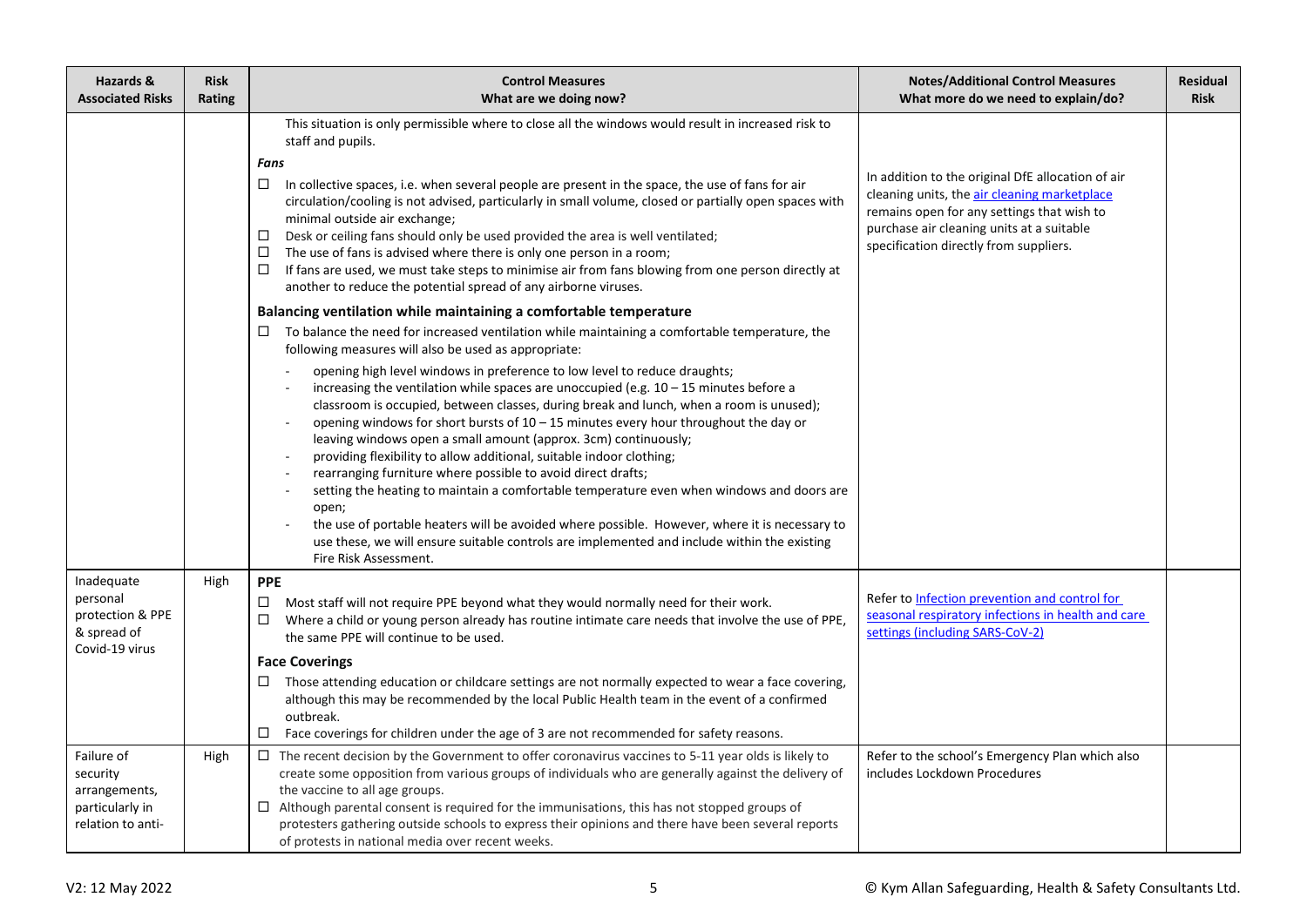| Hazards &<br><b>Associated Risks</b>                            | <b>Risk</b><br>Rating | <b>Control Measures</b><br>What are we doing now?                                                                                                                                                                                                                                                                                                                                                                                                                                                                                                                                                                                                                                                                                                                                                                                                                                                                                                                                                                                                                                                                                                                                                                                                                                                                                                                                                                                                                                                                            | <b>Notes/Additional Control Measures</b><br>What more do we need to explain/do? | <b>Residual</b><br><b>Risk</b> |
|-----------------------------------------------------------------|-----------------------|------------------------------------------------------------------------------------------------------------------------------------------------------------------------------------------------------------------------------------------------------------------------------------------------------------------------------------------------------------------------------------------------------------------------------------------------------------------------------------------------------------------------------------------------------------------------------------------------------------------------------------------------------------------------------------------------------------------------------------------------------------------------------------------------------------------------------------------------------------------------------------------------------------------------------------------------------------------------------------------------------------------------------------------------------------------------------------------------------------------------------------------------------------------------------------------------------------------------------------------------------------------------------------------------------------------------------------------------------------------------------------------------------------------------------------------------------------------------------------------------------------------------------|---------------------------------------------------------------------------------|--------------------------------|
| vaccination<br>protests                                         |                       | $\Box$ The Police and other agencies have made preparations to respond if and when such protests occur<br>outside any of schools in Cumbria.<br>$\Box$ A guidance document is available about how to contact the police in the event of anti-vaccination<br>protest outside of schools (applicable to the whole of Cumbria footprint).                                                                                                                                                                                                                                                                                                                                                                                                                                                                                                                                                                                                                                                                                                                                                                                                                                                                                                                                                                                                                                                                                                                                                                                       |                                                                                 |                                |
|                                                                 |                       | What to do to prepare for potential protests outside school                                                                                                                                                                                                                                                                                                                                                                                                                                                                                                                                                                                                                                                                                                                                                                                                                                                                                                                                                                                                                                                                                                                                                                                                                                                                                                                                                                                                                                                                  |                                                                                 |                                |
|                                                                 |                       | $\Box$ We will review our site security risk assessments to identify any significant risks or weaknesses in<br>our existing risk assessments and consider what if any additional proportionate, preventive actions<br>we might need to take.<br>Points to consider include:<br>$\Box$                                                                                                                                                                                                                                                                                                                                                                                                                                                                                                                                                                                                                                                                                                                                                                                                                                                                                                                                                                                                                                                                                                                                                                                                                                        |                                                                                 |                                |
|                                                                 |                       | Is the perimeter secure?<br>Is the external environment secure?<br>Are our buildings secure?<br>Do we have a security lockdown procedure?                                                                                                                                                                                                                                                                                                                                                                                                                                                                                                                                                                                                                                                                                                                                                                                                                                                                                                                                                                                                                                                                                                                                                                                                                                                                                                                                                                                    |                                                                                 |                                |
|                                                                 |                       | $\Box$ It has been reported that whilst most of the protests have been peaceful, some students have been<br>upset and un-nerved by the situation, it may therefore be useful to have an alternative exit that<br>they could use to avoid having to pass the protestors or consider other methods of making sure<br>they can leave the premises safely.                                                                                                                                                                                                                                                                                                                                                                                                                                                                                                                                                                                                                                                                                                                                                                                                                                                                                                                                                                                                                                                                                                                                                                       |                                                                                 |                                |
| Failure to<br>safeguard<br>children                             | High                  | We will continue to have regard to statutory safeguarding guidance Keeping children safe in<br>education, and will have a trained designated safeguarding lead (DSL) (or deputy) available on site.<br>However, there may be operational challenges to this. In such cases, there are 2 options to<br>□<br>consider:<br>a trained DSL (or deputy) from the setting can be available to be contacted via phone or online<br>video, e.g. working from home;<br>sharing trained DSLs (or deputies) with other settings, schools or FE providers (who should be<br>available to be contacted via phone or online video).<br>Where a trained DSL (or deputy) is not on-site, in addition to one of the 2 options, a senior leader<br>□<br>will take responsibility for co-ordinating safeguarding on site.<br>The local authority and children's social care provider will continue to work with local safeguarding<br>□<br>partners to ensure continuity and consistency of support - throughout any emergency - including<br>support for the mental health of looked-after children and care leavers.<br>Local authorities should follow the statutory guidance on promoting the health and wellbeing of<br>$\Box$<br>looked-after children and:<br>look out for issues that may affect looked-after children's mental health and wellbeing;<br>encourage looked-after children to speak to their social worker, carer or other trusted adult<br>about how they are feeling;<br>ensure they get the help and support they need. |                                                                                 |                                |
| Failure to<br>support children<br>with SEND<br>and/or EHC plans | High                  | Health professionals attending a setting may be following slightly different guidance from UKHSA<br>□<br>due to their wider work in settings with vulnerable adults.<br>In an emergency, where possible, specialists, therapists and other health professionals who<br>$\Box$<br>support children and young people with SEND (e.g. speech and language therapists,                                                                                                                                                                                                                                                                                                                                                                                                                                                                                                                                                                                                                                                                                                                                                                                                                                                                                                                                                                                                                                                                                                                                                           |                                                                                 |                                |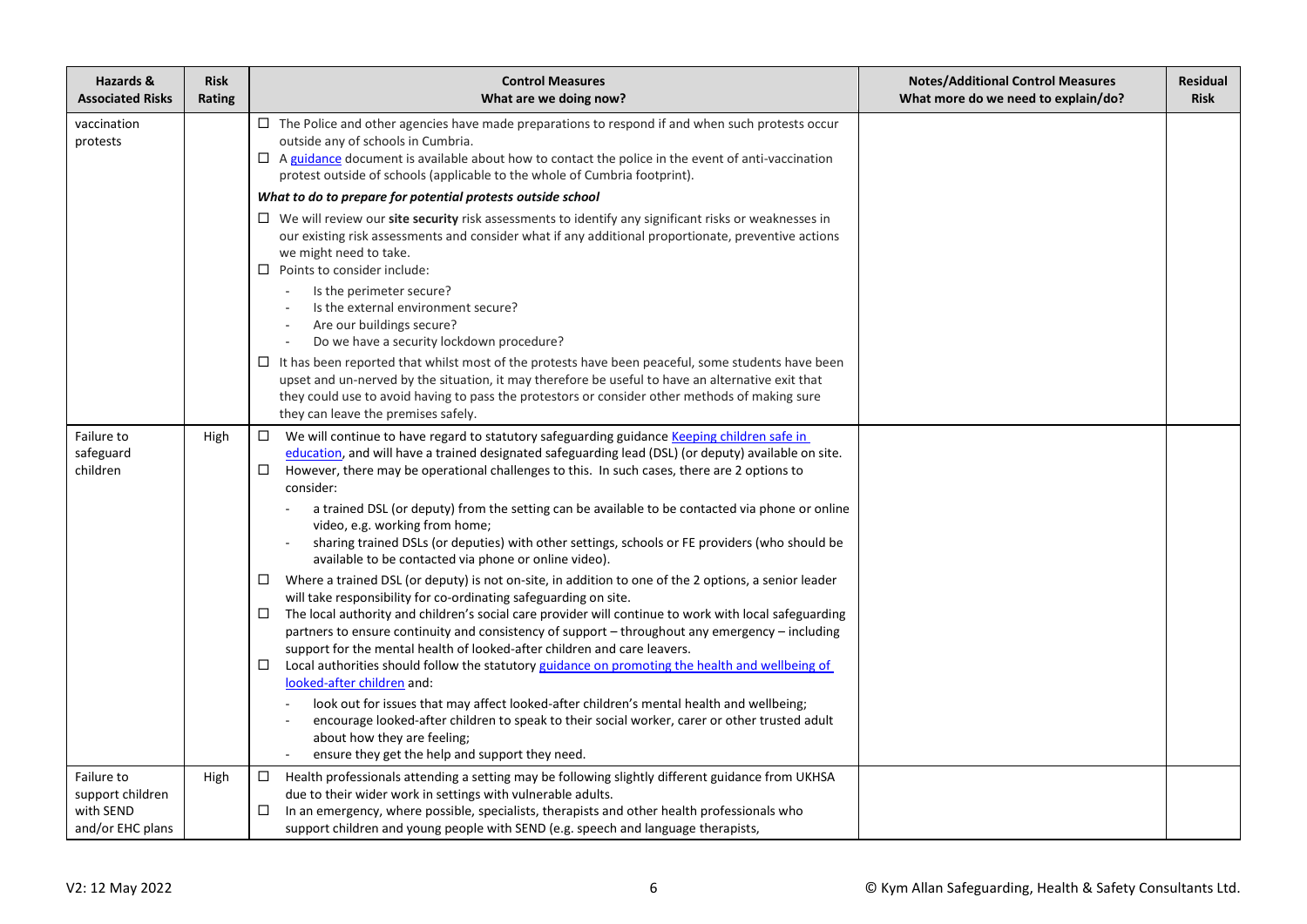| Hazards &<br><b>Associated Risks</b>                                                                            | <b>Risk</b><br>Rating | <b>Control Measures</b><br>What are we doing now?                                                                                                                                                                                                                                                                                                                                                                                                                                                                                                                                                                                                                                                                                                                                                                                                                                                                                                                                                                                                                                                                                                                                                                                                                                                                                                                                                                                                                                                                                                                                                                                                                                                                      | <b>Notes/Additional Control Measures</b><br>What more do we need to explain/do? | <b>Residual</b><br><b>Risk</b> |
|-----------------------------------------------------------------------------------------------------------------|-----------------------|------------------------------------------------------------------------------------------------------------------------------------------------------------------------------------------------------------------------------------------------------------------------------------------------------------------------------------------------------------------------------------------------------------------------------------------------------------------------------------------------------------------------------------------------------------------------------------------------------------------------------------------------------------------------------------------------------------------------------------------------------------------------------------------------------------------------------------------------------------------------------------------------------------------------------------------------------------------------------------------------------------------------------------------------------------------------------------------------------------------------------------------------------------------------------------------------------------------------------------------------------------------------------------------------------------------------------------------------------------------------------------------------------------------------------------------------------------------------------------------------------------------------------------------------------------------------------------------------------------------------------------------------------------------------------------------------------------------------|---------------------------------------------------------------------------------|--------------------------------|
|                                                                                                                 |                       | physiotherapists, occupational therapists, educational psychologists and specialist teachers),<br>should provide interventions as usual.<br>Where children and young people with EHC plans are not attending school because they are<br>$\Box$<br>following public health advice, multi-agency professionals will collaborate to agree how to meet<br>their duties to deliver the provision set out in the EHC plan.<br>□<br>Some pupils and students with SEND may need specific help adjusting to any changes in their<br>routines that emergency measures may involve. Staff will plan to meet these needs based on the<br>individual pupil or child and their circumstances, e.g. using social stories.<br>To make sure pupils and students with medical conditions are fully supported, we will use<br>□<br>individual healthcare plans to help ensure they continue to receive an education in line with their<br>peers. This will include working with families and the relevant health professionals, as well as the<br>local authority and other services as necessary.                                                                                                                                                                                                                                                                                                                                                                                                                                                                                                                                                                                                                                       |                                                                                 |                                |
| Inappropriate<br>arrangements for<br>providing school<br>meals                                                  | High                  | <b>Early years</b><br>In any instance where an eligible child is at home due to an emergency situation at the<br>□<br>school/setting, those children who qualify for benefits-related free meals should receive this<br>support as normal (where possible) for example via the provision of a lunch parcel.<br>In all other settings, where free meals do not apply, we may charge for meals in line with national<br>◻<br>entitlements guidance. We will consider the impact of charges on disadvantaged families.<br><b>Schools</b><br>We will speak to our school catering team or provider about the best arrangements for providing<br>□<br>school meals for pupils in an emergency. They will provide meal options for all pupils who are in<br>school, and meals will be available free of charge to all infant pupils and pupils who meet the<br>benefits-related free school meals eligibility criteria.<br>Where pupils eligible for benefits-related free school meals are receiving remote education, we will<br>□<br>work with our school catering team or food provider to provide good quality lunch parcels. This<br>will ensure that eligible pupils continue to be supported for the short period where they are unable<br>to attend school.<br>We will ensure that we identify pupils with any medical conditions, including allergies, to ensure<br>$\Box$<br>that all pupils are able to eat a school lunch safely. This is particularly important in circumstances<br>where caterers are not serving meals to pupils directly but where for example, pupils are being<br>served food in the classroom or via lunch parcels. Further information is available in allergy<br>guidance for schools. |                                                                                 |                                |
| Inappropriate<br>arrangements to<br>support our<br>workforce,<br>children and<br>pupils through an<br>emergency | High                  | Workforce<br>We will explain to our workforce any steps taken to keep staff safe at work as part of our<br>$\Box$<br>emergency plans.<br>Our workplace risk assessment already considers any risks to female employees of child bearing<br>□<br>age and, in particular, risks to new and expectant mothers. We will discuss concerns with staff.<br>The Health and Safety Executive (HSE) has more information on managing risk and risk assessment<br>□<br>in the workplace.                                                                                                                                                                                                                                                                                                                                                                                                                                                                                                                                                                                                                                                                                                                                                                                                                                                                                                                                                                                                                                                                                                                                                                                                                                          |                                                                                 |                                |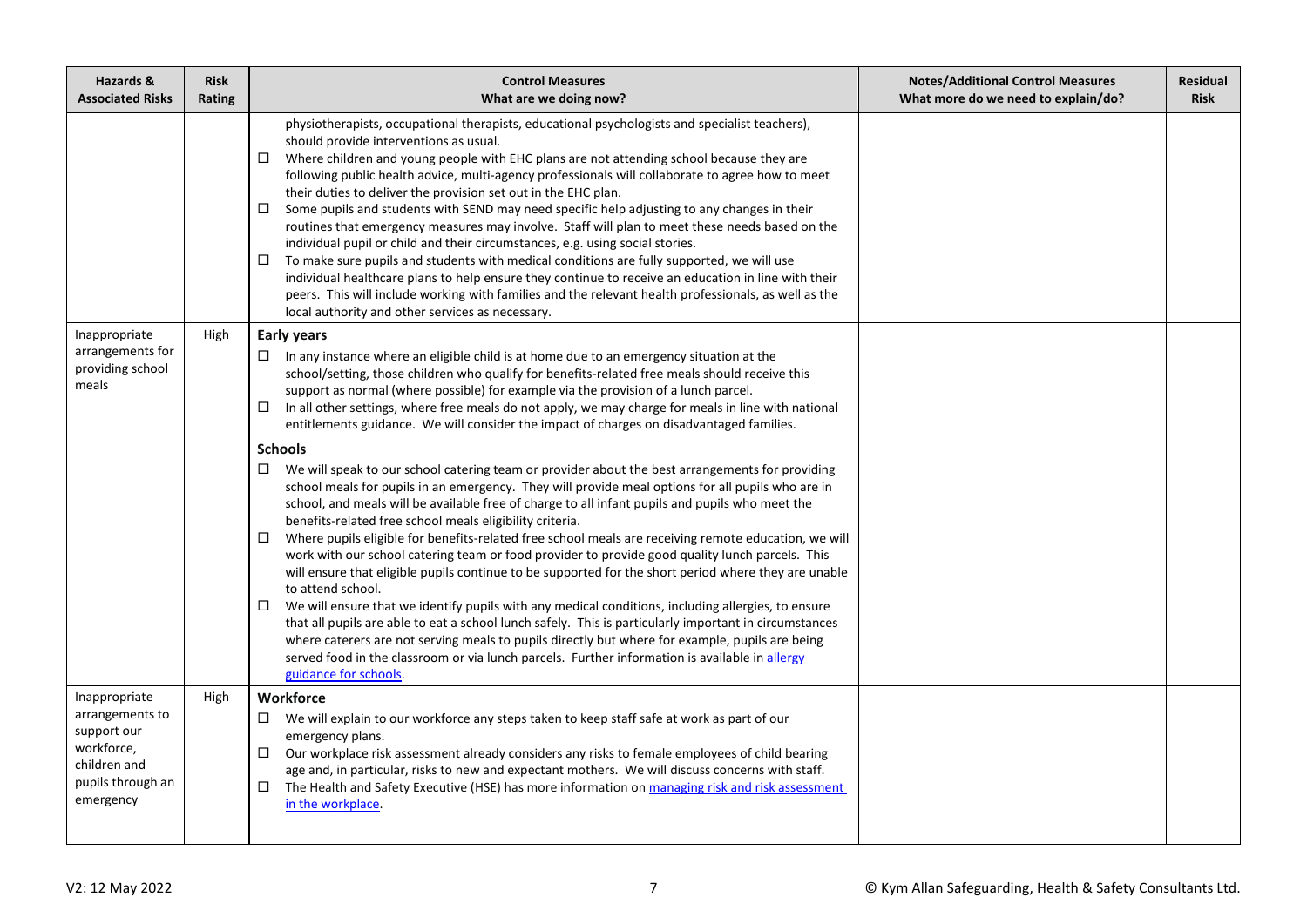| Hazards &<br><b>Associated Risks</b> | <b>Risk</b><br>Rating | <b>Control Measures</b><br>What are we doing now?                                                                                                                                                                                                                                                                                                                                                                                                                                                                                                                                                                                                                                                                                                                                                                                                                                                                                                                                                                                                                                                                                                                                                                                                                              | <b>Notes/Additional Control Measures</b><br>What more do we need to explain/do?                                                                                                                                                                                                                                                                                                                                                                                                                            | <b>Residual</b><br><b>Risk</b> |
|--------------------------------------|-----------------------|--------------------------------------------------------------------------------------------------------------------------------------------------------------------------------------------------------------------------------------------------------------------------------------------------------------------------------------------------------------------------------------------------------------------------------------------------------------------------------------------------------------------------------------------------------------------------------------------------------------------------------------------------------------------------------------------------------------------------------------------------------------------------------------------------------------------------------------------------------------------------------------------------------------------------------------------------------------------------------------------------------------------------------------------------------------------------------------------------------------------------------------------------------------------------------------------------------------------------------------------------------------------------------|------------------------------------------------------------------------------------------------------------------------------------------------------------------------------------------------------------------------------------------------------------------------------------------------------------------------------------------------------------------------------------------------------------------------------------------------------------------------------------------------------------|--------------------------------|
|                                      |                       | $\Box$<br>UKHSA's health protection in education and childcare settings (Chapter 1) also contains practical<br>advice on managing a range of infections, including for those who may be at higher risk of<br>infection.<br>Staff shortages during an emergency<br>$\Box$ We are best placed to determine the workforce required to meet the needs of children, pupils and<br>students in our setting. In children's social care settings, providers are best placed to determine<br>the workforce required to meet the needs of the children in the setting.<br>Where we are experiencing staff absences, in the first instance, we will follow our usual process for<br>□<br>covering absences.<br>$\Box$<br>We will ensure there are sufficient trained staff on duty e.g. sufficient trained first aiders (including<br>paediatric where necessary) and fire wardens to cover the site (to enable sweeps of all areas to be<br>carried out and to ensure full evacuation of the building) - particularly important if staff are absent<br>due to illness.<br>We will assess the suitability of Personal Emergency Evacuation Plans (PEEPs) - especially if<br>$\Box$<br>previous role holders are no longer available to continue e.g. staff absence.<br><b>Early years</b> |                                                                                                                                                                                                                                                                                                                                                                                                                                                                                                            |                                |
|                                      |                       | □ The Early Years Foundation Stage (EYFS) Statutory Framework sets the standards that schools and<br>childcare settings must meet for the learning, development and care of children from birth to 5<br>years old.<br>Where we are experiencing staff shortages we will:<br>$\Box$                                                                                                                                                                                                                                                                                                                                                                                                                                                                                                                                                                                                                                                                                                                                                                                                                                                                                                                                                                                             | We will continue to record pupil absence in the<br>register in the line with the school attendance<br>guidance using the most appropriate code. Where<br>pupils are unable to attend school in exceptional<br>circumstances they can be recorded as Code Y<br>(unable to attend in exceptional circumstances)<br>unless a more appropriate code applies. Where<br>pupils are unable to attend school because they<br>are ill or have an infectious illness they should be<br>recorded as Code I (illness). |                                |
|                                      |                       | work with our local authority to identify how appropriate provision can be put inplace while<br>keeping staffing arrangements as consistent as possible;<br>where necessary, pool staff with another setting or take on qualified and Disclosure and<br>Barring Service (DBS) checked staff from other educational settings (including local registered<br>childminders) that have been closed or invite local registered childminders to work with us at<br>the setting – registered childminders can already do this under the 50 $/$ 50 registration<br>flexibility they have, providing they have approval from Ofsted.                                                                                                                                                                                                                                                                                                                                                                                                                                                                                                                                                                                                                                                    |                                                                                                                                                                                                                                                                                                                                                                                                                                                                                                            |                                |
|                                      |                       | In some cases, we may choose to respond to staff and child absences by temporarily mixing age<br>groups of children who would otherwise be educated or cared for separately. Ratios will be guided<br>by all relevant requirements and by the needs of individual children within the group. For the<br>purposes of meeting EYFS ratio and qualification requirements, all staff educating or caring for a<br>mixed age group of children can be considered 'available to work directly with' all of the children<br>who have been grouped together.<br>In all circumstances, we remain responsible for maintaining the quality of care, safety and security<br>$\Box$<br>of the children in our setting.                                                                                                                                                                                                                                                                                                                                                                                                                                                                                                                                                                      |                                                                                                                                                                                                                                                                                                                                                                                                                                                                                                            |                                |
|                                      |                       | Wraparound and out of schools setting providers                                                                                                                                                                                                                                                                                                                                                                                                                                                                                                                                                                                                                                                                                                                                                                                                                                                                                                                                                                                                                                                                                                                                                                                                                                |                                                                                                                                                                                                                                                                                                                                                                                                                                                                                                            |                                |
|                                      |                       | We will also consider:<br>□<br>bringing together groups and classes with staff working together;<br>using Disclosure and Barring Service (DBS) checked staff or volunteers from other settings to<br>provide cover supervision or oversee alternative activities;                                                                                                                                                                                                                                                                                                                                                                                                                                                                                                                                                                                                                                                                                                                                                                                                                                                                                                                                                                                                              |                                                                                                                                                                                                                                                                                                                                                                                                                                                                                                            |                                |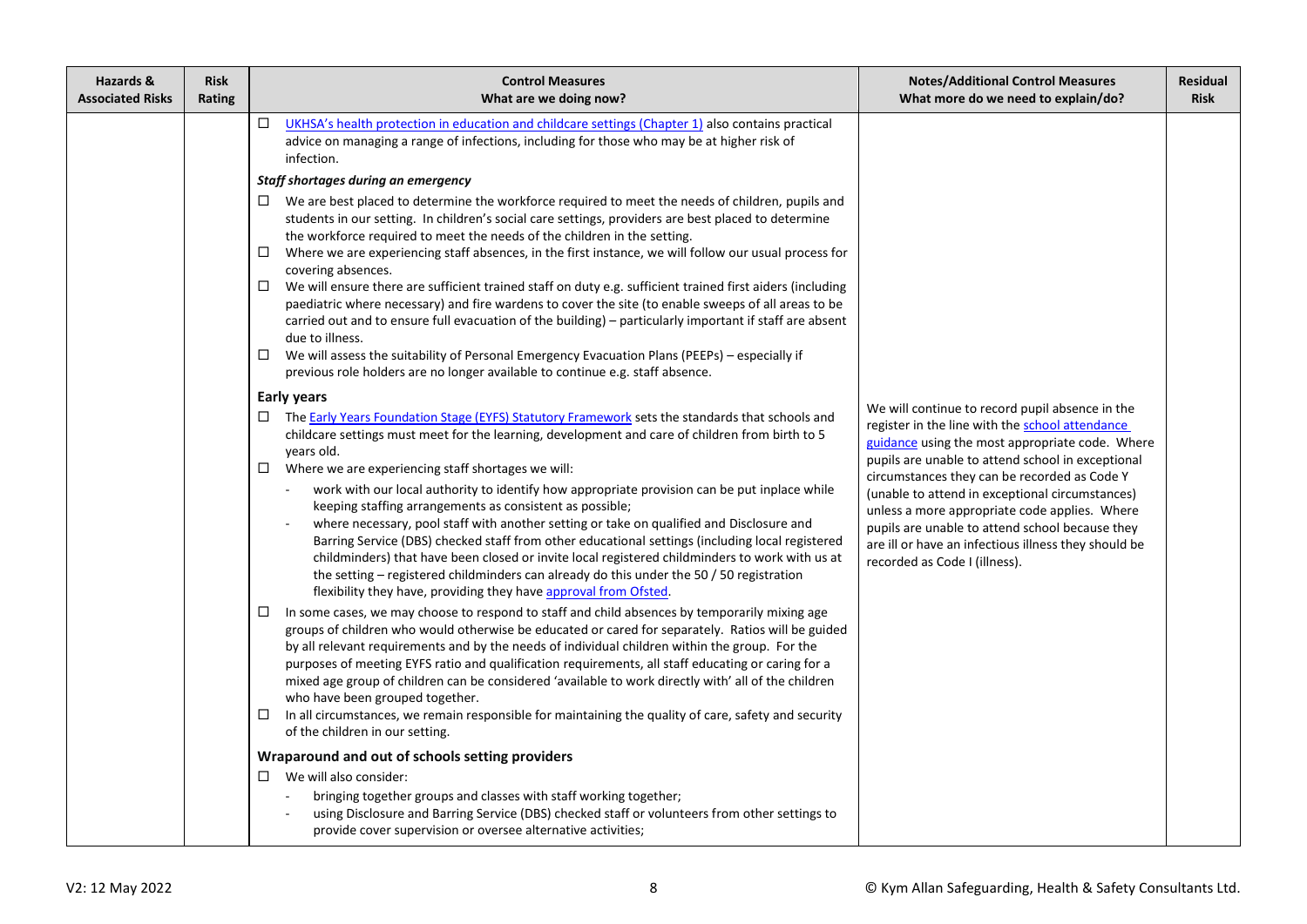| Hazards &<br><b>Associated Risks</b> | <b>Risk</b><br>Rating | <b>Control Measures</b><br>What are we doing now?                                                                                                                                                                                                                                                                                                                                                                                                                                                                                                                                                                                                                                                                                                                                                                                                                                                                                                                                                                                                                                                                                                                                                                                                                                                                                                                                                                                                | <b>Notes/Additional Control Measures</b><br>What more do we need to explain/do?                                                                           | <b>Residual</b><br><b>Risk</b> |
|--------------------------------------|-----------------------|--------------------------------------------------------------------------------------------------------------------------------------------------------------------------------------------------------------------------------------------------------------------------------------------------------------------------------------------------------------------------------------------------------------------------------------------------------------------------------------------------------------------------------------------------------------------------------------------------------------------------------------------------------------------------------------------------------------------------------------------------------------------------------------------------------------------------------------------------------------------------------------------------------------------------------------------------------------------------------------------------------------------------------------------------------------------------------------------------------------------------------------------------------------------------------------------------------------------------------------------------------------------------------------------------------------------------------------------------------------------------------------------------------------------------------------------------|-----------------------------------------------------------------------------------------------------------------------------------------------------------|--------------------------------|
|                                      |                       | re-arranging sessions;<br>working with the local authority to identify how appropriate provision can be put in place.<br><b>Schools</b><br>$\Box$<br>If some of our teachers can't get to work due to an emergency, we will consider, for example:<br>continuing to make use of temporary staff;<br>the way in which we deploy our staff and using existing staff more flexibly;<br>bringing together groups and classes with teachers and support staff working together.<br>When considering modifying our class arrangements, we will be mindful of the limits placed on<br>$\Box$<br>group size by factors such as the school estate and the Infant Class Size Regulations which limit the<br>size of an infant class to 30 pupils per school teacher, subject to some limited exceptions set out in<br>the School Admissions Code.                                                                                                                                                                                                                                                                                                                                                                                                                                                                                                                                                                                                          |                                                                                                                                                           |                                |
|                                      |                       | <b>Prioritising places</b><br>In exceptional circumstances, if high levels of workforce absence mean we need to temporarily<br>$\Box$<br>prioritise places in our setting (e.g. where we are unable to operate at full capacity), we will give<br>priority to vulnerable children (refer to Annex A of Emergency planning and response for<br>education, childcare, and children's social care settings) and children of critical workers (refer to<br>Annex B of the same document).                                                                                                                                                                                                                                                                                                                                                                                                                                                                                                                                                                                                                                                                                                                                                                                                                                                                                                                                                            |                                                                                                                                                           |                                |
|                                      |                       | <b>Early years providers</b><br>Early years, wraparound provision, and out of school settings should then also give priority to 3 and<br>$\Box$<br>4 year-olds, in particular those who will be transitioning to Reception, followed by younger age<br>groups.<br>The local authority will work with us to identify provision for children who need places.<br>$\Box$                                                                                                                                                                                                                                                                                                                                                                                                                                                                                                                                                                                                                                                                                                                                                                                                                                                                                                                                                                                                                                                                            |                                                                                                                                                           |                                |
|                                      |                       | Vulnerable children and young people<br>In all circumstances, vulnerable children and young people will be prioritised for continued face-to-<br>$\Box$<br>face education and childcare.<br>We will also continue to have regard to any statutory safeguarding guidance that applies to us and<br>$\Box$<br>our setting.<br>$\Box$ We will put in place systems to keep in contact with vulnerable children and young people if they<br>are not attending, particularly if they have asocial worker. This includes:<br>notifying their social worker (if they have one) and, for looked-after children, the local<br>authority virtual school head;<br>agreeing with the social worker the best way to maintain contact and offer support;<br>keeping in contact with vulnerable children and young people to check their wellbeing and<br>refer onto other services if additional support is needed. This may require a home visit.<br>In determining who is vulnerable, we will use the definition of vulnerable children and young<br>$\Box$<br>people in place during the Covid-19 pandemic which can be found at Annex A of <i>Emergency</i><br>planning and response for education, childcare, and children's social care settings. Some children<br>may be vulnerable who are not officially in statutory systems and we will seek to support any<br>children and young people who we believe may have challenging circumstances at home. | Refer to Keeping children safe in education,<br><b>Working Together to Safeguard children and Early</b><br><b>Years Foundation Stage (EYFS) framework</b> |                                |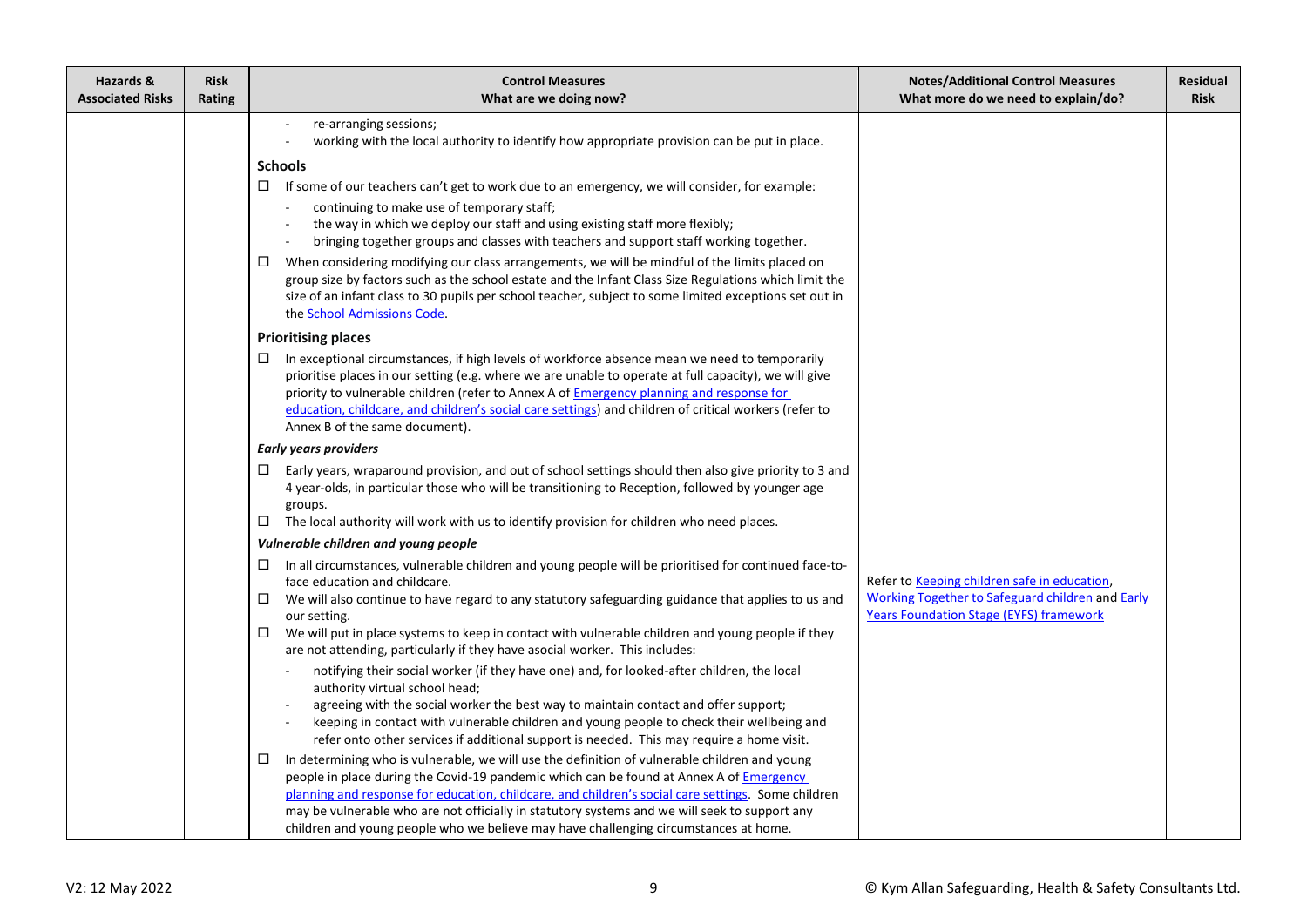| Hazards &<br><b>Associated Risks</b>                                          | <b>Risk</b><br>Rating | <b>Control Measures</b><br>What are we doing now?                                                                                                                                                                                                                                                                                                                                                                                                                                                                                                                                                                                                                                                                                                                                                                                                                                                                                                                                                                                                                                                                                                                                                                                                                                                                                                                                                                                                                                                                                                                                                                                                                                                                                                                                                                                                                                                                                                                                                                                                                                                                                                                                                                                                                                                                                                                                                                                                                                                                                                                                                                                                                                                                                                                                                                                                                                                                                                | <b>Notes/Additional Control Measures</b><br>What more do we need to explain/do?                                                                                                                                                                                                                                                                                                                                                                                                                                                 | <b>Residual</b><br><b>Risk</b> |
|-------------------------------------------------------------------------------|-----------------------|--------------------------------------------------------------------------------------------------------------------------------------------------------------------------------------------------------------------------------------------------------------------------------------------------------------------------------------------------------------------------------------------------------------------------------------------------------------------------------------------------------------------------------------------------------------------------------------------------------------------------------------------------------------------------------------------------------------------------------------------------------------------------------------------------------------------------------------------------------------------------------------------------------------------------------------------------------------------------------------------------------------------------------------------------------------------------------------------------------------------------------------------------------------------------------------------------------------------------------------------------------------------------------------------------------------------------------------------------------------------------------------------------------------------------------------------------------------------------------------------------------------------------------------------------------------------------------------------------------------------------------------------------------------------------------------------------------------------------------------------------------------------------------------------------------------------------------------------------------------------------------------------------------------------------------------------------------------------------------------------------------------------------------------------------------------------------------------------------------------------------------------------------------------------------------------------------------------------------------------------------------------------------------------------------------------------------------------------------------------------------------------------------------------------------------------------------------------------------------------------------------------------------------------------------------------------------------------------------------------------------------------------------------------------------------------------------------------------------------------------------------------------------------------------------------------------------------------------------------------------------------------------------------------------------------------------------|---------------------------------------------------------------------------------------------------------------------------------------------------------------------------------------------------------------------------------------------------------------------------------------------------------------------------------------------------------------------------------------------------------------------------------------------------------------------------------------------------------------------------------|--------------------------------|
|                                                                               |                       | $\Box$ Safeguarding and promoting the welfare of children remains of paramount importance. There<br>should be no change to local multi-agency safeguarding arrangements, which remain the<br>responsibility of the 3 safeguarding partners:<br>local authority;<br>clinical commissioning group;<br>chief officers of Police.<br>In the event of an emergency, we would expect all local safeguarding partners to be vigilant and<br>□<br>responsive to all safeguarding threats with the aim of keeping vulnerable children and young<br>people safe.                                                                                                                                                                                                                                                                                                                                                                                                                                                                                                                                                                                                                                                                                                                                                                                                                                                                                                                                                                                                                                                                                                                                                                                                                                                                                                                                                                                                                                                                                                                                                                                                                                                                                                                                                                                                                                                                                                                                                                                                                                                                                                                                                                                                                                                                                                                                                                                           |                                                                                                                                                                                                                                                                                                                                                                                                                                                                                                                                 |                                |
| Inadequate<br>contingency<br>plans in place to<br>provide remote<br>education | High                  | The DfE: Providing remote education - guidance for schools provides non-statutory guidance on<br>maintaining our capabilities to deliver high quality remote education in cases where it is not possible or<br>contrary to government guidance for some or all pupils to attend face-to-face education. The priority<br>will always be for schools to deliver high-quality face-to-face education to all pupils. Remote education<br>will only ever be considered as a short-term measure and as a last resort where in person attendance is<br>not possible.<br>Attendance is mandatory for all pupils of compulsory school age. We will consider providing<br>$\Box$<br>remote education to pupils in circumstances when in-person attendance is either not possible or<br>contrary to government guidance. This might include:<br>occasions when school leaders decide that it is not possible for their setting to open safely, or<br>that opening would contradict guidance from local or central government;<br>occasions when individual pupils, for a limited duration, are unable to physically attend their<br>school but are able to continue learning, e.g. pupils with an infectious illness.<br>In these circumstances pupils should have access to remote education as soon as reasonably<br>$\Box$<br>practicable, though in proportion to the length of absence and disruption to their learning.<br>Where needed, we will consider providing remote education equivalent in length to the core<br>□<br>teaching pupils would receive in school and including recorded or live direct teaching time, as well<br>as time for pupils to complete tasks and assignments independently. Refer to DfE: Providing<br>remote education - guidance for schools.<br>Online video lessons do not necessarily need to be recorded by teaching staff at the school. High<br>□<br>quality lessons developed by external providers can be provided instead of school led video<br>content.<br>We already have remote education plans in place that have worked for us when face-face<br>education has not been possible. We can continue to use established remote education plans with<br>which staff, pupils and parents and carers are familiar.<br>We will consider this guidance in relation to the pupil's age, stage of development or special<br>$\Box$<br>educational needs, for example where this would place significant demands on parents' help or<br>support; e.g. children in key stage 1 or reception often require high levels of parental involvement<br>to support their engagement with remote education, which can make digital remote education<br>provision a particular challenge for this age group.<br>We will work collaboratively with families and put in place reasonable adjustments so that pupils<br>□<br>with SEND can successfully access remote education. In this situation, decisions on how provision | Further guidance can be found at:<br>$\bullet$<br>SWGfL: Safe Remote Learning knowledge<br>base<br>$\bullet$<br><b>SWGfL: live remote lessons - questions</b><br>answered<br><b>National Security Council: Video conferencing</b><br>services - security guidance for organisations<br>DfE: EdTech demonstrator schools and<br>colleges<br>Keeping children safe in education<br>$\bullet$<br>$\bullet$<br>Guide for parents and carers on online sexual<br>harassment and how they can support<br>children to stay safe online |                                |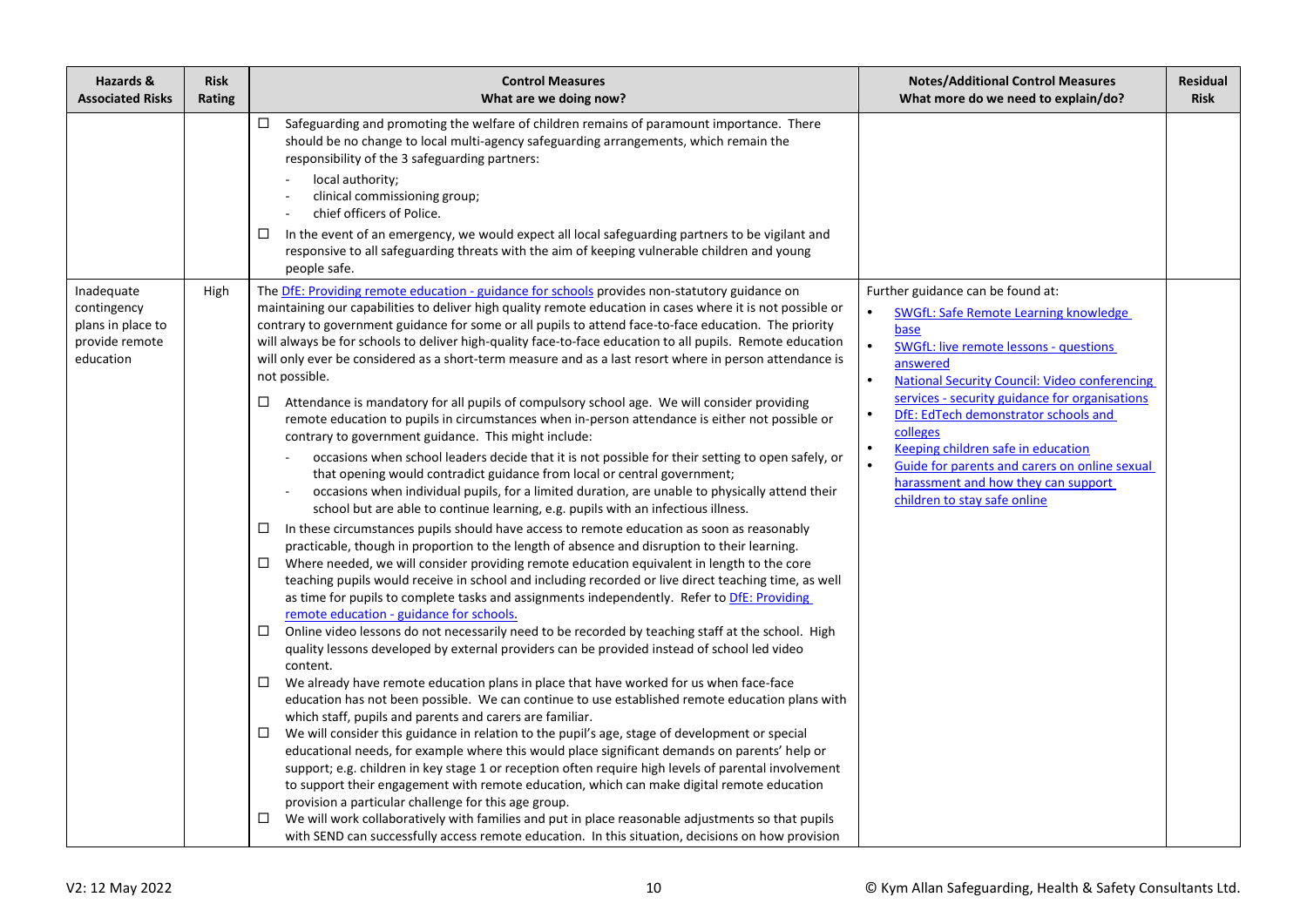| Hazards &<br><b>Associated Risks</b>                     | <b>Risk</b><br>Rating | <b>Control Measures</b><br>What are we doing now?                                                                                                                                                                                                                                                                                                                                                                                                                                                                                                                                                                                                                                                                                                                                                                                                                                                                                                                                                                                                                                                                                                                                                                                                                                                                                                                                                                                                                                    | <b>Notes/Additional Control Measures</b><br>What more do we need to explain/do?                                                                                                                                                                                                                                             | <b>Residual</b><br><b>Risk</b> |
|----------------------------------------------------------|-----------------------|--------------------------------------------------------------------------------------------------------------------------------------------------------------------------------------------------------------------------------------------------------------------------------------------------------------------------------------------------------------------------------------------------------------------------------------------------------------------------------------------------------------------------------------------------------------------------------------------------------------------------------------------------------------------------------------------------------------------------------------------------------------------------------------------------------------------------------------------------------------------------------------------------------------------------------------------------------------------------------------------------------------------------------------------------------------------------------------------------------------------------------------------------------------------------------------------------------------------------------------------------------------------------------------------------------------------------------------------------------------------------------------------------------------------------------------------------------------------------------------|-----------------------------------------------------------------------------------------------------------------------------------------------------------------------------------------------------------------------------------------------------------------------------------------------------------------------------|--------------------------------|
|                                                          |                       | can be delivered should be informed by relevant considerations including the support families will<br>require and types of services that the pupil can access remotely. The requirement within the<br>Children and Families Act 2014 for schools to use their best endeavours to secure the special<br>educational provision called for by the pupils' special educational needs remains in place.<br>To provide clarity and transparency to pupils and parents or carers about what to expect from<br>$\Box$<br>remote education if it is required, we may wish to continue to publish information about our<br>remote education provision on our website.<br>Keeping children safe online is essential. The guidance on safeguarding and remote education<br>□<br>provides the information on what we should be doing to protect our pupils and students online.<br>We will continue referring to the school attendance guidance. We will continue to keep a record<br>□<br>of, and monitor pupils' engagement with remote education, but this does not need to be tracked in<br>the attendance register.                                                                                                                                                                                                                                                                                                                                                                          |                                                                                                                                                                                                                                                                                                                             |                                |
| Lack of wellbeing<br>and support for<br>pupils and staff | High                  | Some children, young people and adults may experience a variety of emotions in response to an<br>$\Box$<br>emergency situation, such as anxiety, stress, or low mood. Useful links and resources of support<br>on the MindED learning platform for professionals.<br>Other mental health resources for children and young people include:<br>□<br>□<br>We will work collaboratively with children, young people, adults, and their families who are<br>anxious to reassure them. Discussions will have a collaborative approach, focusing on the welfare<br>of the child or young person and responding to the concerns of the parent, carer or young person.<br>□<br>Education Support provides a free helpline for school staff and targeted support for mental health<br>and wellbeing and the Frontline: Wellbeing toolkit for educators brings together a range of<br>resources and support for staff.                                                                                                                                                                                                                                                                                                                                                                                                                                                                                                                                                                          | Refer also to Promoting and supporting mental<br>health and wellbeing in schools and colleges,<br><b>UKHSA's Every Mind Matters, Become's care</b><br>advice line for looked-after children and NHS<br>guidance resources and NHS guidance resources<br>and services for mental health, learning disabilities<br>and autism |                                |
| Exam and<br>assessment<br>disruption                     | High                  | We will prepare for possible disruption to exams or assessment as part of our emergency planning<br>$\Box$<br>and ensure our staff are aware of these plans.<br>In the very exceptional circumstances where we might need to close our setting, or if a pupil or<br>□<br>student misses an exam or formal assessment due to circumstances beyond their control, we will<br>discuss alternative arrangements with our awarding bodies.<br>In line with awarding body requirements, we have contingency plans in place, including alternative<br>□<br>venue arrangements, sufficient invigilator cover, and plans for if the exams officer is absent.<br>We are responsible for making sure pupils, students, parents and carers know what has been<br>□<br>agreed, for example:<br>plans for using alternative venues;<br>where a pupil or student is absent for acceptable reason, the opportunity to apply for special<br>consideration to receive an exam result, based on the exams and non-exam-assessment that<br>the student was able to complete;<br>the opportunity for pupils and students to sit any missed exam or formal assessment at a later<br>date, where their qualification allows it.<br><b>Assessments</b><br>If we have to close our school, or if a pupil misses a statutory assessment due to an emergency, we will<br>consider alternative arrangements in line with the relevant guidance from the Standards and Testing<br>Agency (STA) or the department. |                                                                                                                                                                                                                                                                                                                             |                                |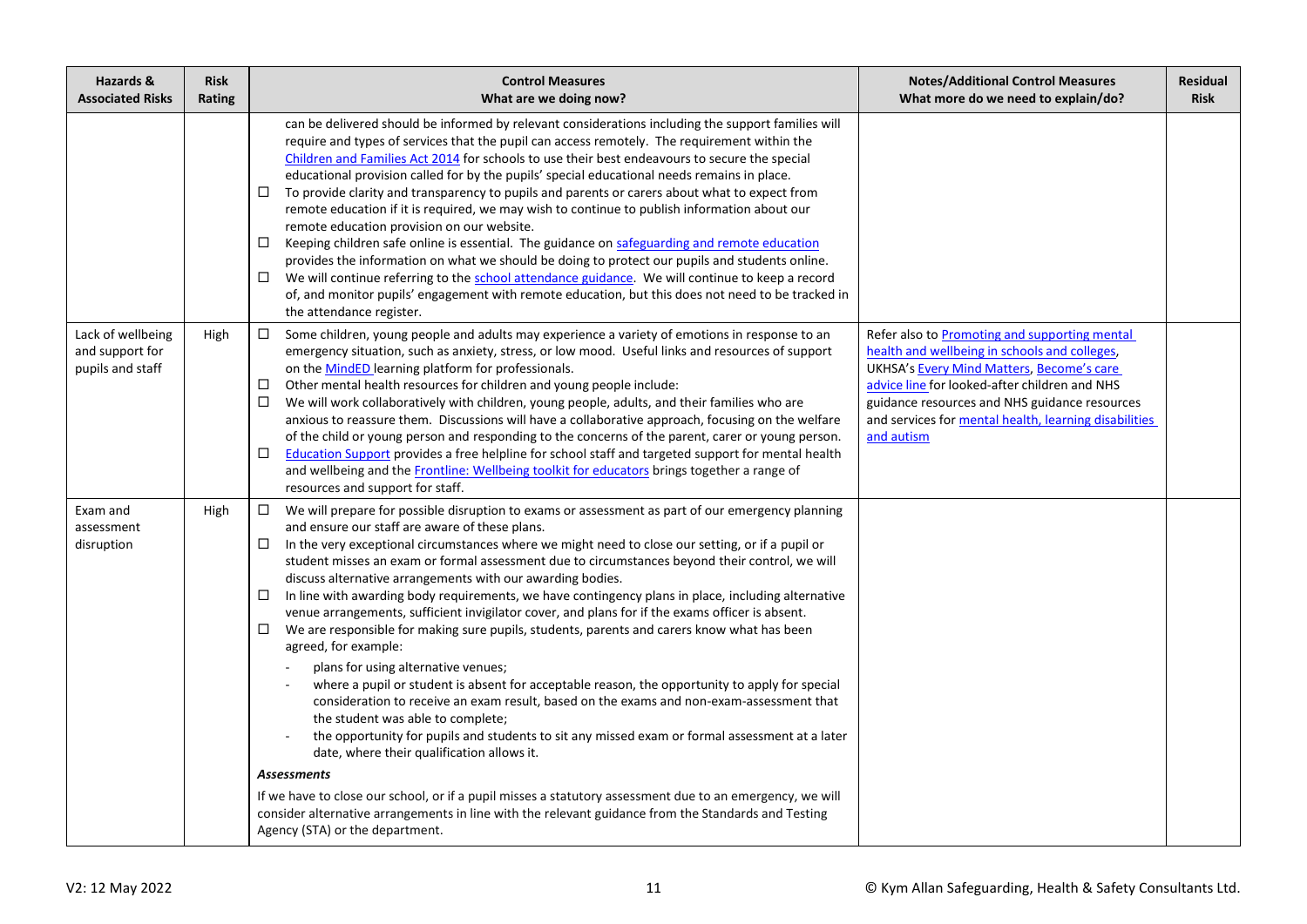| Hazards &<br><b>Associated Risks</b>                                                  | <b>Risk</b><br>Rating | <b>Control Measures</b><br>What are we doing now?                                                                                                                                                                                                                                                                                                                                                                                                                                                                                                                                                                                                                                                       | <b>Notes/Additional Control Measures</b><br>What more do we need to explain/do? | <b>Residual</b><br><b>Risk</b> |
|---------------------------------------------------------------------------------------|-----------------------|---------------------------------------------------------------------------------------------------------------------------------------------------------------------------------------------------------------------------------------------------------------------------------------------------------------------------------------------------------------------------------------------------------------------------------------------------------------------------------------------------------------------------------------------------------------------------------------------------------------------------------------------------------------------------------------------------------|---------------------------------------------------------------------------------|--------------------------------|
|                                                                                       |                       | We are responsible for making sure parents, carers and children know what has been agreed, for<br>□<br>example:<br>moving the assessment to a different point in the assessment window where the assessment<br>and reporting arrangements give us flexibility;<br>agreeing with STA a timetable variation (for the assessment to be taken on an alternative day)<br>for end of key stage 2 tests in English reading and mathematics;<br>reporting alternative information about a child's performance to their parents where it is not<br>possible for the child to take the statutory assessment.                                                                                                      |                                                                                 |                                |
| Inadequate<br>insurance<br>arrangements in<br>place during the<br>health<br>emergency | High                  | <b>Business interruption insurance</b><br>We will contact our insurer direct. We will refer to the contact details within our member packs.<br><b>Public liability insurance</b><br>It is a legal requirement that we carry the appropriate insurance (e.g. public liability insurance) to<br>cover all premises from which we provide childcare, including childminding.                                                                                                                                                                                                                                                                                                                               |                                                                                 |                                |
| Lack of building/<br>property<br>maintenance<br>during health<br>emergencies          | High                  | All routine external and in-house monitoring, testing and inspection will continue as normal (and if the<br>premises have to close or prior to re-occupation following an extended closure) including:<br>Routine in-house health & safety inspections;<br>□<br>External and in-house maintenance of fire safety equipment and systems;<br>□<br>Ongoing external and in-house hot and cold water safety (legionella) monitoring, maintenance and<br>testing;<br>In-house monitoring of asbestos containing materials;<br>□<br>External and in-house monitoring, testing and maintenance of all other systems and equipment in<br>□<br>line with statutory requirements and manufacturer's instructions. |                                                                                 |                                |